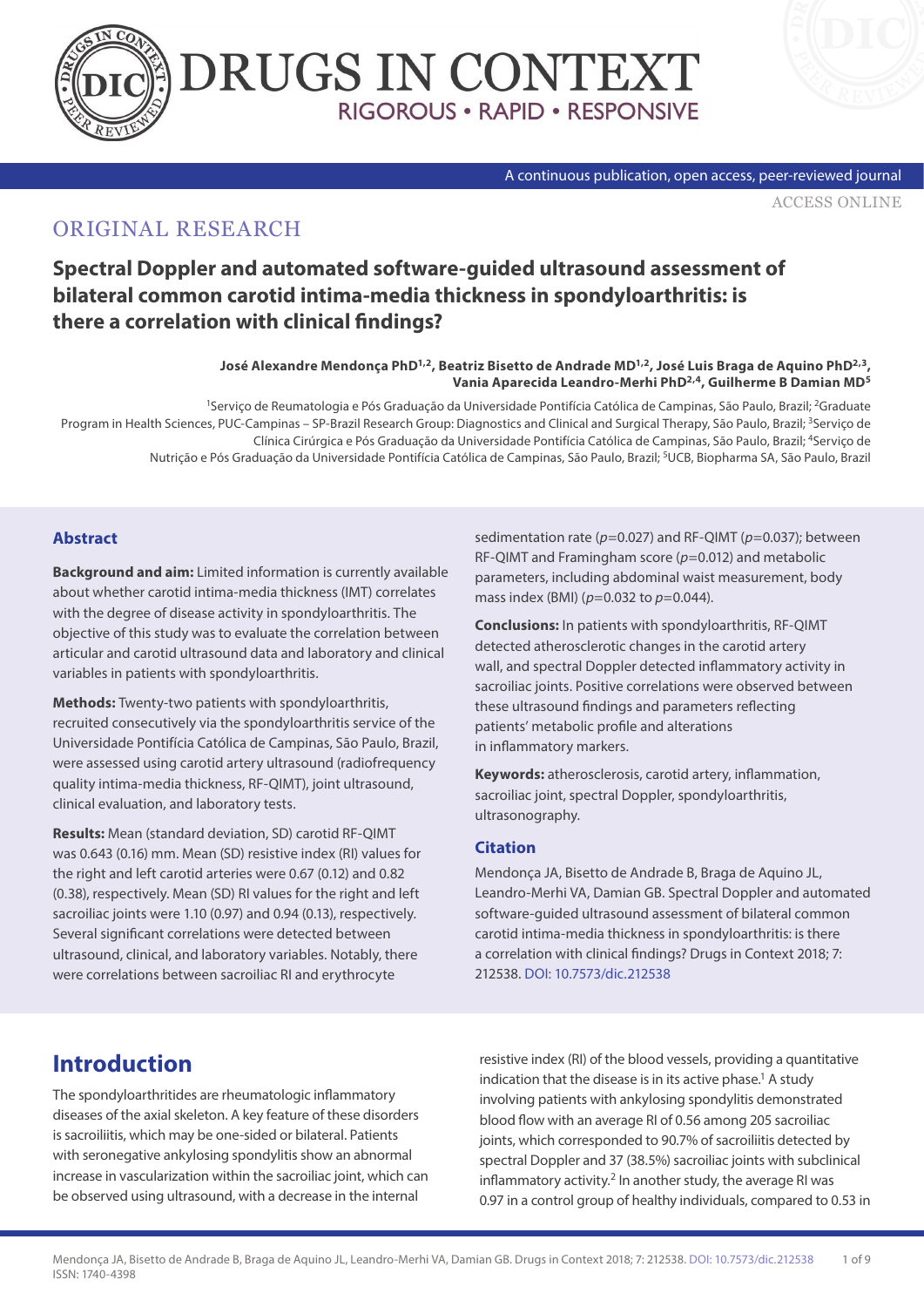patients with ankylosing spondylitis,<sup>3</sup> illustrating the correlation between reduced RI and increased inflammatory activity in the disease, which has also been demonstrated in other studies.<sup>1,2,4-6</sup>

Nowadays, nuclear magnetic resonance imaging (MRI) is used frequently for the radiologic diagnosis of this disease and to detect early regressive lesions, with X-ray used for later lesions. However, ultrasound is used widely within the rheumatology field to detect articular inflammatory alterations.<sup>7,8</sup>

In addition to joint inflammation, patients with spondyloarthritis experience systemic inflammation, including atherosclerosis.<sup>9</sup> They have an increased risk of cardiovascular events<sup>10</sup> and can develop inflammation of large blood vessels, including the aorta.<sup>11</sup> Increased carotid intima-media thickness (IMT) is a common marker of atherosclerotic involvement of the vascular structure, thereby indicating coronary artery disease, cerebrovascular disease, and peripheral arterial disease. Carotid IMT has received increasing attention due to its role as an independent prognostic factor for chronic kidney disease, diabetes, hypertension, and systemic inflammatory diseases such as systemic lupus erythematosus, Behçet's disease, and psoriasis.12,13 Indeed, several studies have found that carotid IMT is increased in patients with spondyloarthritis even in the absence of classical cardiovascular risk factors.9,14,15 However, little information is currently available about whether carotid IMT correlates with the degree of disease activity in spondyloarthritis, though one small study did find a positive correlation.14 The objective of the current study was to evaluate correlations between articular and carotid ultrasound data and laboratory and clinical variables in patients with spondyloarthritis. To the best of our knowledge, the current study is the first to evaluate new ultrasonographic variables including an evaluation of automated measurement of the medial and intimal layer by radiofrequency and the correlation with other variables such as sacroiliac and carotid RI.

# **Methods**

### Patients and study design

The study enrolled consecutive patients from the rheumatology outpatient clinic who had spondyloarthritis, which was classified using the Assessment of SpondyloArthritis international Society (ASAS) criteria for axial spondyloarthritis. In addition to meeting ASAS criteria, patients had to have low density lipoprotein cholesterol (LDL) levels below 130 mg/dL, in line with the Modified National Cholesterol Education Program (2004) guidelines.16,17 Patients with other inflammatory pathologies or hypothyroidism were excluded from the study.

Patients were evaluated at the PUC-Campinas Ambulatory Rheumatology Center. Ethical approval was obtained for the study protocol, and all patients provided written informed consent.

Patients underwent clinical assessment of their spondyloarthritis, laboratory parameters reflecting their metabolic profile, and their cardiovascular risk. They also underwent ultrasound evaluation of the sacroiliac joints, common carotid artery, and calcaneus (Achilles tendon).

## Clinical assessments

Disease functionality was evaluated using the Bath Ankylosing Spondylitis Functional Index (BASFI) and disease activity using the Bath Ankylosing Spondylitis Disease Activity Index (BASDAI) and the ankylosing spondylitis activity score (ASDAS).17,18

Laboratory tests included measurement of the erythrocyte sedimentation rate (ESR), C-reactive protein level, lipid profile (including total cholesterol, LDL, high density lipoprotein cholesterol [HDL] and triglycerides), fasting glucose level, and uric acid level. In addition, homocysteine was measured in some patients. Homocysteine is a sulfurcontaining amino acid formed from demethylation of the essential amino acid methionine.<sup>19</sup> It is considered a marker of blood vessel injury, which can lead to atherogenesis and thrombosis. The relationship between hyperhomocysteinemia and blood vessel damage was originally proposed in 1969, and since then several studies have shown that it is an independent risk factor for the development of coronary disease.20–22 Due to budget constraints, HLA-B27 testing was not performed.

Patients' cardiovascular risk was assessed using anthropometric data including abdominal waist measurement and body mass index (BMI) and the Framingham score.

### Ultrasound assessments

Ultrasonography assessments of the common carotid artery, sacral and internal iliac arteries, sacroiliac joint, and Achilles tendon were performed in blinded fashion by a rheumatologist with 9 years of experience in ultrasonography.

The ultrasound machine used was an Esaote – MyLab 50 model. The calcaneus and sacroiliac joint assessments used mode B linear probes of frequency 6.0–18 MHz and power Doppler frequency of 6.6–8 MHz with Pulse Repetition Frequency that varied from 0.5 Hz to 1.0 MHz, and low filter. For the carotid assessments, a linear probe with 3.5–10 MHz frequency, Doppler 3.3–5.0 MHz, and average filter were used. The parameters used for carotid and articular spectral RI were based on Doppler frequencies of 3.3 and 8.0 MHz, respectively. The angulation to calculate the common carotid artery RI was less than 60 degrees. IMT and the carotid average IMT were determined using automatic software that assesses radiofrequency quality intima-media thickness (RF-QIMT). This software provides, in real time, a measurement of the average of six mean values obtained during six consecutive cardiac cycles. IMT was measured in the wall of the most distal 15 mm length of the common carotid artery, 10 mm from the distal extremity, just proximal to the bifurcation. According to age-categorized values (based on the standard deviation for a sample population aged ≥25 years), mean RF-QIMT values of between 0.4 and 0.65 mm are considered normal (expected QIMT), between 0.65 and 0.75 mm are abnormal, and between 0.75 and 1.5 mm are very abnormal. $^{23}$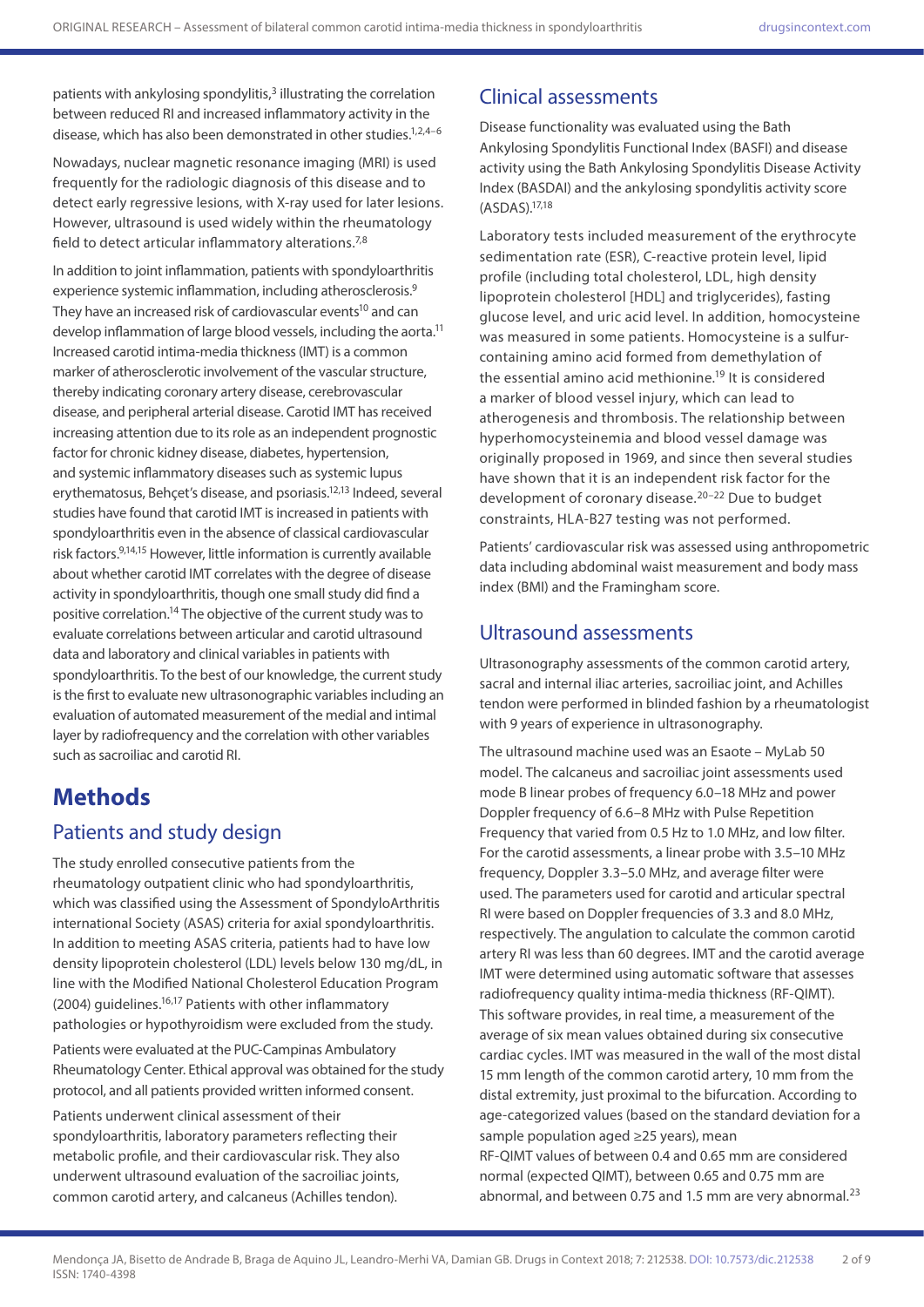





Bilateral assessments of the sacroiliac joints, Achilles tendons, and carotid arteries were performed. The probe position used to assess the sacroiliac joints was cross-sectional, from the superior iliac crest to the inferior iliac crest (Figure 1). To assess the Achilles tendon, the probe position was longitudinal, in the calcaneal posterior recess. For the evaluation of the common carotid artery, the probe began transversely in the direction of the thyroid

gland and was set longitudinally (Figure 2). Measurements in the sacroiliac gray-scale scan were accomplished by tracing a line between the recess of the cortical bones from the iliac and sacral crest and a line to the sacrum area in order to calculate the polygon area. The Achilles tendon assessment was included because structural alterations such as thickening are common in patients with enthesopathy due to spondyloarthritis.<sup>24</sup>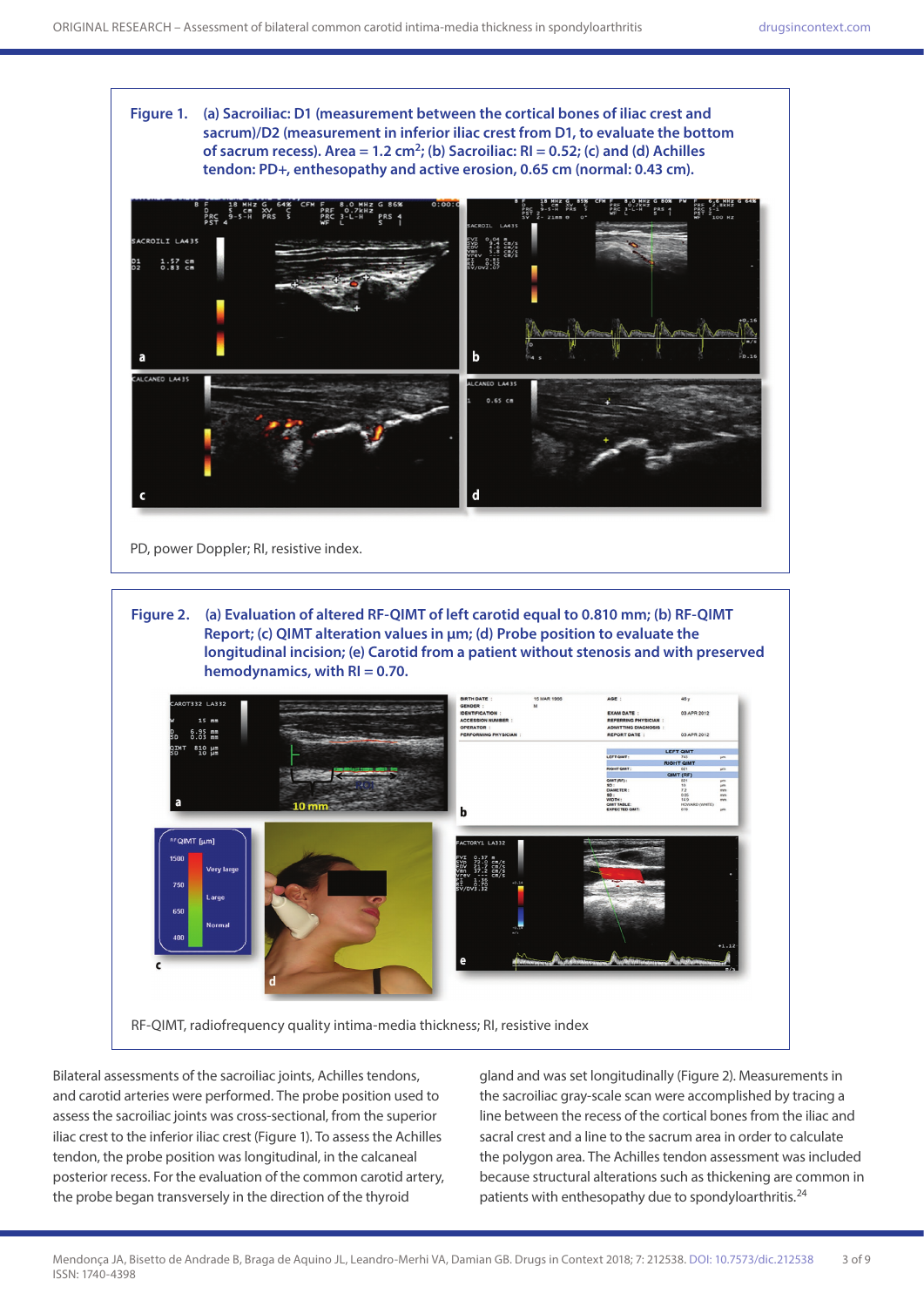Ultrasound parameters obtained for this study included carotid RI and sacroiliac RI, carotid RF-QIMT, carotid diameter, sacral area measurement, and Achilles tendon measurement. The presence of carotid plaques was also evaluated.

### Statistical methods

A descriptive evaluation of the study sample and analysis of parametric and nonparametric variables was performed, with data presented as mean (standard deviation, SD) or percentages. Spearman's and Pearson's correlation analyses were performed to identify significant relationships between ultrasound, clinical, and laboratory parameters. Statistical significance was indicated by *p*<0.05. Statistical analysis was performed using SPSS17 software.

## **Results**

A total of 22 patients were evaluated, of whom 27.27% had antero-posterior sacroiliac X-ray evidence of spondyloarthritis, of either degree 3 (articular space reduction and sclerosis) or degree 4 (ankylosis), while 72.72% had sacroiliac MRI evidence

### **Table 1. Demographics and spondyloarthritis disease characteristics (n=22).**

| Parameter                                                                                                                                                       | Value, mean (SD) unless<br>indicated otherwise |
|-----------------------------------------------------------------------------------------------------------------------------------------------------------------|------------------------------------------------|
| Sex (male/female), n (%)                                                                                                                                        | 14 (63.6)/8 (36.4)                             |
| Race, n (%)<br>Caucasian<br>African                                                                                                                             | 19 (86.36)<br>3(13.63)                         |
| Age (years)                                                                                                                                                     | 38.36 (9.48)                                   |
| Duration of inflammatory<br>back pain (years)                                                                                                                   | 8(7.18)                                        |
| <b>BASFI</b> score                                                                                                                                              | 4.69(2.30)                                     |
| <b>BASDAI</b> score                                                                                                                                             | 4.41(2.00)                                     |
| <b>ASDAS</b> score                                                                                                                                              | 2.51(0.68)                                     |
| C-reactive protein (mg/dL)                                                                                                                                      | 1.59(2.78)                                     |
| Erythrocyte<br>sedimentation rate<br>$\frac{mm}{h}$                                                                                                             | 20.16 (21.90)                                  |
| Treatment for<br>spondyloarthritis, n (%)<br>Anti-tumor necrosis factor<br>therapy<br>Methotrexate<br>Non-hormonal anti-<br>inflammatory agents<br>No treatment | 10 (45.45)<br>4(18.18)<br>4(18.18)<br>4(18.18) |
| ASDAS, ankylosing spondylitis activity score; BASDAI,                                                                                                           |                                                |

Bath Ankylosing Spondylitis Disease Activity Index; BASFI, Bath Ankylosing Spondylitis Functional Index; SD, standard deviation.

(based on weighted sequences in T1 and T2 or short-time inversion recovery), with subchondral bone marrow edema. Three patients had psoriatic arthritis as well as axial involvement.

Patients' demographic and disease characteristics are summarized in Table 1. Most were male (63.6%) and Caucasian (86.4%). The average age of the patients was just over 38 years, and the mean duration of inflammatory back pain was 8 years. Mean (SD) scores for the BASFI, BASDAI and ASDAS were 4.69 (2.30), 4.41 (2.00), and 2.51 (0.68), respectively. The most common treatment being received for spondyloarthritis was anti-tumor necrosis factor therapy (45.45%). Mean values for parameters reflecting patients' metabolic/cardiovascular profile were generally within the normal range (Table 2).

Parameters derived from ultrasound measurements of the carotid artery, sacroilium, and Achilles tendon are shown in Table 3. Overall, mean RI values for both sacroiliac joints were above 1.0, whereas mean RI values for the carotid arteries were below 1.0. Only 14 of 44 sacroiliac joints had a low RI (mean RI 0.71). Mean (SD) carotid RF-QIMT, 0.643 (0.16) mm, was higher than the expected age-standardized QIMT, 0.529 (0.10) mm. There was no evidence of carotid plaques.

Significant correlations between parameters are summarized in Table 4. There was no statistically significant correlation between ultrasound parameters and disease activity scores (BASDAI/ASDAS). Correlations were found between sacroiliac RI and ESR and between sacroiliac RI and Framingham score. Expected QIMT (but not RF-QIMT) correlated with Framingham score (Figure 3). There were correlations between sacral area and both sacroiliac RI and carotid RI, and between sacral

### **Table 2. Metabolic and cardiovascular parameters (n=22).**

| <b>Parameter</b>                                                                                                                                 | Value, mean (SD)                                                   |
|--------------------------------------------------------------------------------------------------------------------------------------------------|--------------------------------------------------------------------|
| Abdominal waist<br>measurement (cm)                                                                                                              | 84.28 (12.12)                                                      |
| Body mass index (kg/m <sup>2</sup> )                                                                                                             | 24.82 (4.70)                                                       |
| Systolic/diastolic blood<br>pressure (mmHg)                                                                                                      | 119.77 (14.26)<br>/77.72 (9.84)                                    |
| Homocysteine (µmol/L)                                                                                                                            | 10.44 (4.15)                                                       |
| Lipids (mg/dL)<br>Total cholesterol<br>High density lipoprotein<br>cholesterol<br>Low density lipoprotein<br>cholesterol<br><b>Triglycerides</b> | 178.60 (28.18)<br>51.10 (16.18)<br>108.60 (22.25)<br>92.85 (43.64) |
| Fasting glucose (mg/dL)                                                                                                                          | 94.47 (16.33)                                                      |
| Uric acid (mg/dL)                                                                                                                                | 5.08 (1.48)                                                        |
| Framingham score                                                                                                                                 | 4.97(6.25)                                                         |
| SD, standard deviation.                                                                                                                          |                                                                    |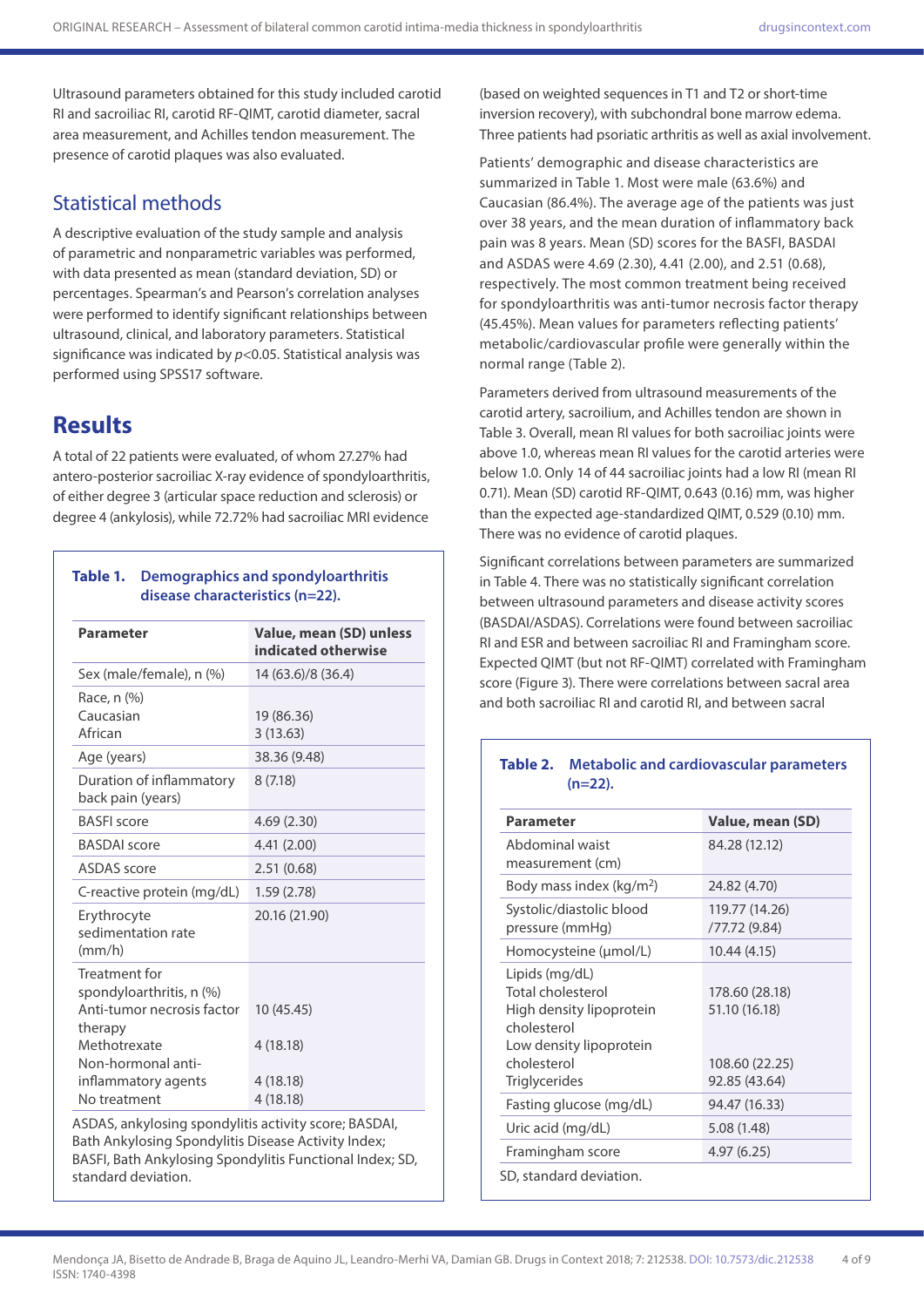### **Table 3. Carotid artery, sacroilium, and Achilles tendon ultrasound parameters (n=22).**

| Parameter                       | Value, mean (SD) |
|---------------------------------|------------------|
| <b>Carotid artery</b>           |                  |
| RF-QIMT (mm)                    | 0.643(0.16)      |
| Expected QIMT <sup>a</sup> (mm) | 0.529(0.10)      |
| Carotid diameter (mm)           | 6.98(0.82)       |
| cRI(R)                          | 0.67(0.12)       |
| cRI(L)                          | 0.82(0.38)       |
| <b>Sacroilium</b>               |                  |
| sRI (R)                         | 1.10(0.97)       |
| sRI(L)                          | 0.94(0.13)       |
| AsGs $(R)$ (cm <sup>2</sup> )   | 1.01(0.60)       |
| AsGs (L)                        | 1.14(0.48)       |
| Achilles tendon                 |                  |
| $TGS(R)$ (cm)                   | 0.42(0.11)       |
| TGS (L)                         | 0.46(0.12)       |

aExpected QIMT according to age-categorized values (based on the standard deviation for a sample population aged ≥25 years): mean values of 0.4–0.65 mm is normal.

AsGs, sacral area measurement; cRI, carotid RI; L, left; QIMT, quality intima-media thickness; R, right; RF, radiofrequency; RI, resistive index; SD, standard deviation; sRI, sacroiliac RI; TGS, Achilles tendon measurement.



400,00 500,00 600,00 **RF-QIMT** 700,00 800,00 900,00

area and various metabolic parameters (abdominal waist measurement, BMI, total cholesterol, and triglycerides). In addition, as expected, there was a statistically significant correlation between QIMT and age (*r*=0.580; *p*=0.005); there was no statistically significant correlation between OIMT and disease duration or triglycerides.

0,00

### **Table 4. Significant correlations found between parameters using Spearman's and Pearson's Correlation analysis.**

| <b>Parameters</b>                           | r (p-value)           |
|---------------------------------------------|-----------------------|
|                                             |                       |
| <b>BASDAI and ASDAS</b>                     | $0.635 (p=0.01)$      |
| <b>BASFI</b> and homocysteine               | $0.738(p=0.037)$      |
| <b>BASEL</b> and <b>BMI</b>                 | 0.556(p<0.01)         |
| RF-QIMT and sRI (L):                        | $0.482$ ( $p=0.037$ ) |
| RF-QIMT and<br>Framingham score             | $0.537 (p=0.012)$     |
| Expected QIMT and<br>Framingham score       | 0.915 (p<0.01)        |
| sRI (R) and ESR                             | $0.506 (p=0.027)$     |
| $sRI(R)$ and $cRI(R)$                       | 0.816 (p<0.01)        |
| $cRI(R)$ and $cRI(L)$                       | 0.847 (p<0.01)        |
| $AsGs (L)$ and $AsGs (R)$                   | 0.733 (p<0.01)        |
| AsGs (L) and abdominal<br>waist measurement | $0.381(p=0.044)$      |
| AsGs (L) and BMI                            | $0.459 (p=0.032)$     |
| TGS (L) and TGS (R)                         | $0.518(p=0.016)$      |

ASDAS, ankylosing spondylitis activity score; AsGs, sacral area measurement; BASDAI, Bath Ankylosing Spondylitis Disease Activity Index; BASFI, Bath Ankylosing Spondylitis Functional Index; BMI, body mass index; cRI, carotid RI; ESR, erythrocyte sedimentation rate; L, left; QIMT, quality intima-media thickness; R, right; RF, radiofrequency; RI, resistive index (decrease);

# **Discussion**

Spectral Doppler ultrasound can demonstrate the active phase of the inflammatory process in sacroiliitis.<sup>1</sup> A reduced RI value indicates a reduction in the resistance to blood flow within vessels, reflecting inflammation.25,26 The RI is high outside of the period of active inflammation and in healthy people.<sup>1,2</sup> Spectral Doppler ultrasound can also help in evaluating the response to therapy; along with an improvement in clinical symptoms, an increase in RI indicates a successful response.<sup>27-29</sup>

To the best of our knowledge, the current study is the first to present new ultrasonographic variables including an evaluation of automated measurement of the medial and intimal layer by radiofrequency and the correlation with other variables such as sacroiliac and carotid resistance. Unfortunately, in the current study, sacroiliac joint inflammation was not marked, because only 14 sacroiliac joints had a low RI, with a mean value of 0.71 (below the value of 0.97 reported for healthy volunteers in the literature<sup>1</sup>). Nonetheless, a significant correlation was found between sacroiliac RI and ESR. In the future, we hope to extend our investigations to a larger sample of patients with higher activity or in patients with/without sacroiliac bone edema.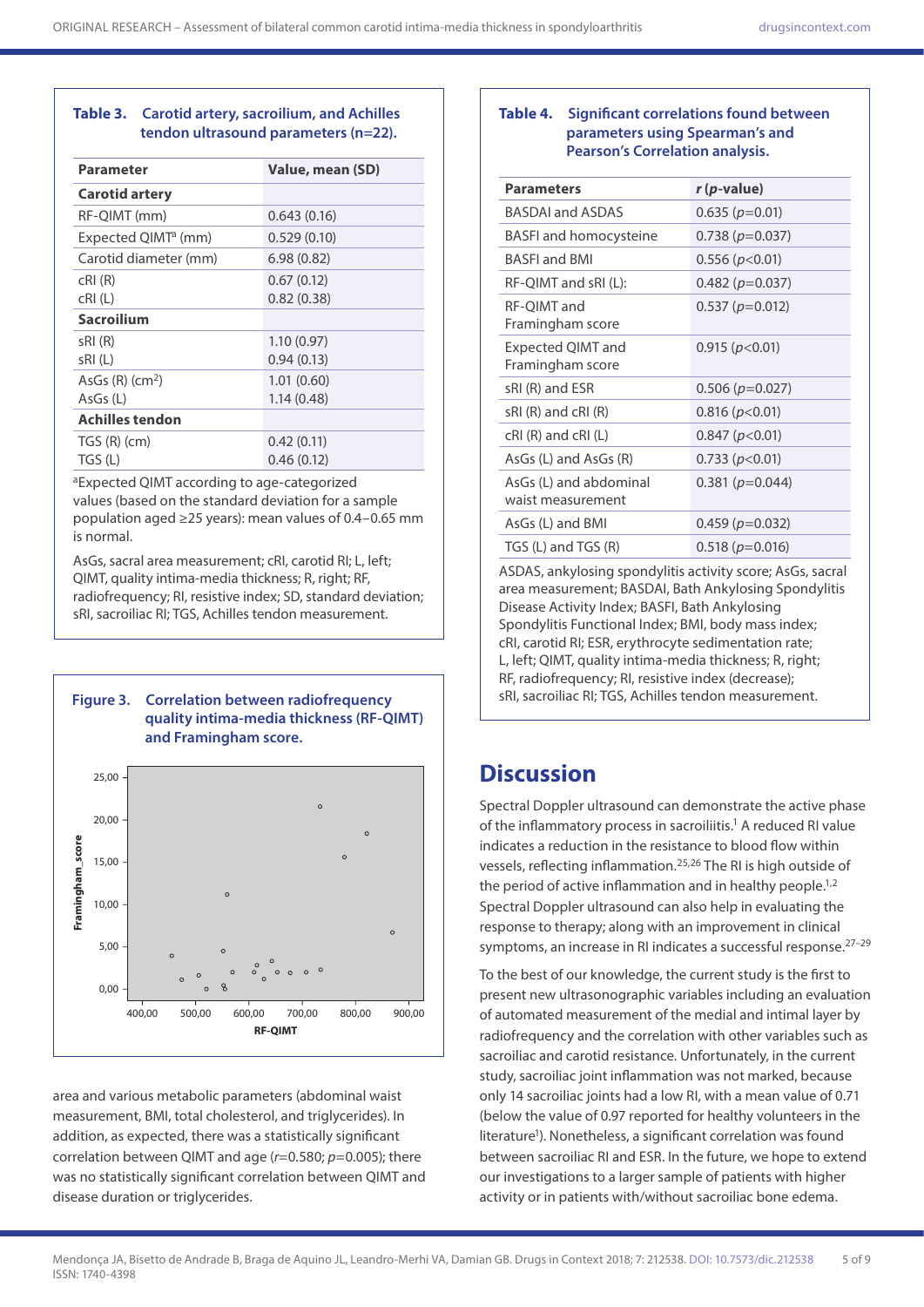Patients with chronic inflammatory rheumatologic diseases such as spondyloarthritis are exposed to systemic inflammatory reactions as well as articular inflammation. Consequently, this exposes them to the effects of chronic inflammation, including macrovascular and microvascular changes.30–33 Chronic inflammation is a key factor involved in the early stages of the development of cardiovascular diseases, and its detection could help with prevention. Ultrasonography is not only capable of detecting inflammatory reactions in joints but also of detecting alterations in large blood vessels, such as the carotid artery, caused by chronic systemic inflammation. While an evaluation by gray scale cannot detect the real articular space because it is too narrow and, therefore, difficult to obtain an acoustic window, it is important to assess the vascular flow of the iliac and sacral arteria at the sacroiliac articular space, characterizing a hemodynamic response toward the presence of an inflammatory process.

Carotid ultrasonography measuring IMT is a noninvasive method of detecting subclinical atherosclerosis. Increased IMT values reflect local abnormalities that correlate with widespread histologically proven atherosclerosis.<sup>34-37</sup> Measurement of IMT has predictive value in terms of cardiovascular events, independent of traditional risk factors.38–42 Common carotid artery IMT shows positive correlations with the duration of inflammatory articular disease, laboratory parameters reflecting inflammation, age, and traditional risk factors for cardiovascular disease.<sup>43-46</sup> Cardiology societies suggest that evaluation of common carotid artery IMT should form part of the medical assessment of patients at increased cardiovascular risk,<sup>40</sup> and rheumatology guidelines recommend that patients with inflammatory arthritis should undergo ultrasound evaluation of the carotid arteries.<sup>47</sup> Evaluation of these criteria in arthritis was established based on histologic evidence. 48-55

In the current study, though the study population had, on average, a normal lipid profile, subclinical alterations consistent with atherosclerosis were seen based on an increased mean RF-QIMT. A previous study in patients with chronic inflammatory

articular disease, specifically psoriatic arthritis, demonstrated the relationship between such disorders and an increased risk of subclinical atherosclerosis and cardiovascular events using the QIMT method.56

The use of ultrasonography in the field of rheumatology is increasingly common because it is noninvasive, low cost, and widely accessible. Techniques are evolving. Ultrasound with spectral Doppler using the QIMT technique is an appropriate imaging method for inflammatory reactions; it enables visualization of atherosclerotic changes in the vessel wall caused by the chronic inflammatory activity that occurs in rheumatologic diseases such as spondyloarthritis.

Limitations of the current study include the heterogeneity of the patients' results and the small number of participants. The latter is largely due to the fact that this patient group included individuals with mobility problems and other disabilities due to chronic disease, which make participation difficult for patients. All ultrasound measurements, including the carotid artery assessments, were performed by a rheumatologist. However, the rheumatologist had extensive experience in ultrasonography, and it has been shown that rheumatologists who are not expert in vascular ultrasound can perform reliable carotid RF-QIMT assessments.57 Furthermore, while differences in RI values between right and left could possibly reflect poor reproducibility, it must be borne in mind that bilateral sacroiliac inflammation does not always exist; thus, right/left differences are likely to reflect the latter observation. Finally, while the findings from our study provide supportive evidence, it is important to note that cross-sectional analysis does not provide information on causality.

In conclusion, our study provides evidence supporting the use of ultrasound for the detection of inflammatory activity in joints and in blood vessels, and provides evidence of the lesions caused by widespread inflammation in these patients. The study also shows that there were positive correlations between these ultrasound findings and parameters reflecting patients' metabolic profile and alterations in inflammatory markers.

**Contributions:** All the medical team of the Pontifical Catholic University of Campinas contributed with the methodological and clinical aspects. Guilherme B Damian was accountable for medical writing and is a full-time employee of UCB, Sao Paulo, Brazil.

**Disclosure and potential conflicts of interest:** The authors declare no conflict of interest. The International Committee of Medical Journal Editors (ICMJE) Potential Conflicts of Interests form for the authors are available for download at <http://www.drugsincontext.com/wp-content/uploads/2018/08/dic.212538-COI.pdf>

**Acknowledgments:** Editorial assistance was provided by Content Ed Net (Brazil) with funding from UCB Biopharma S/A, São Paulo, Brazil.

**Funding declaration:** There was no funding associated with the preparation of this article.

**Copyright:** Copyright © 2018 Mendonça JA, Bisetto de Andrade B, Braga de Aquino JL, Leandro-Merhi VA, Damian GB. Published by Drugs in Context under Creative Commons License Deed CC BY NC ND 4.0 which allows anyone to copy, distribute, and transmit the article provided it is properly attributed in the manner specified below. No commercial use without permission.

**Correct attribution:** Copyright © 2018 Mendonça JA, Bisetto de Andrade B, Braga de Aquino JL, Leandro-Merhi VA, Damian GB. [https://doi.org/10.7573/dic.212538.](https://doi.org/10.7573/dic.212538) Published by Drugs in Context under Creative Commons License Deed CC BY NC ND 4.0.

**Article URL:** [https://www.drugsincontext.com/spectral-doppler-and-automated-software-guided-ultrasound-assessment-of-bilateral](https://www.drugsincontext.com/spectral-doppler-and-automated-software-guided-ultrasound-assessment-of-bilateral-common-carotid-intima-media-thickness-in-spondyloarthritis-is-there-a-correlation-with-clinical-findings)[common-carotid-intima-media-thickness-in-spondyloarthritis-is-there-a-correlation-with-clinical-findings](https://www.drugsincontext.com/spectral-doppler-and-automated-software-guided-ultrasound-assessment-of-bilateral-common-carotid-intima-media-thickness-in-spondyloarthritis-is-there-a-correlation-with-clinical-findings)

**Correspondence:** José Alexandre Mendonça, Sumaré, São Paulo, CEP 13175-665, Brazil. [mendoncaja.us@gmail.com](mailto:mendoncaja.us@gmail.com)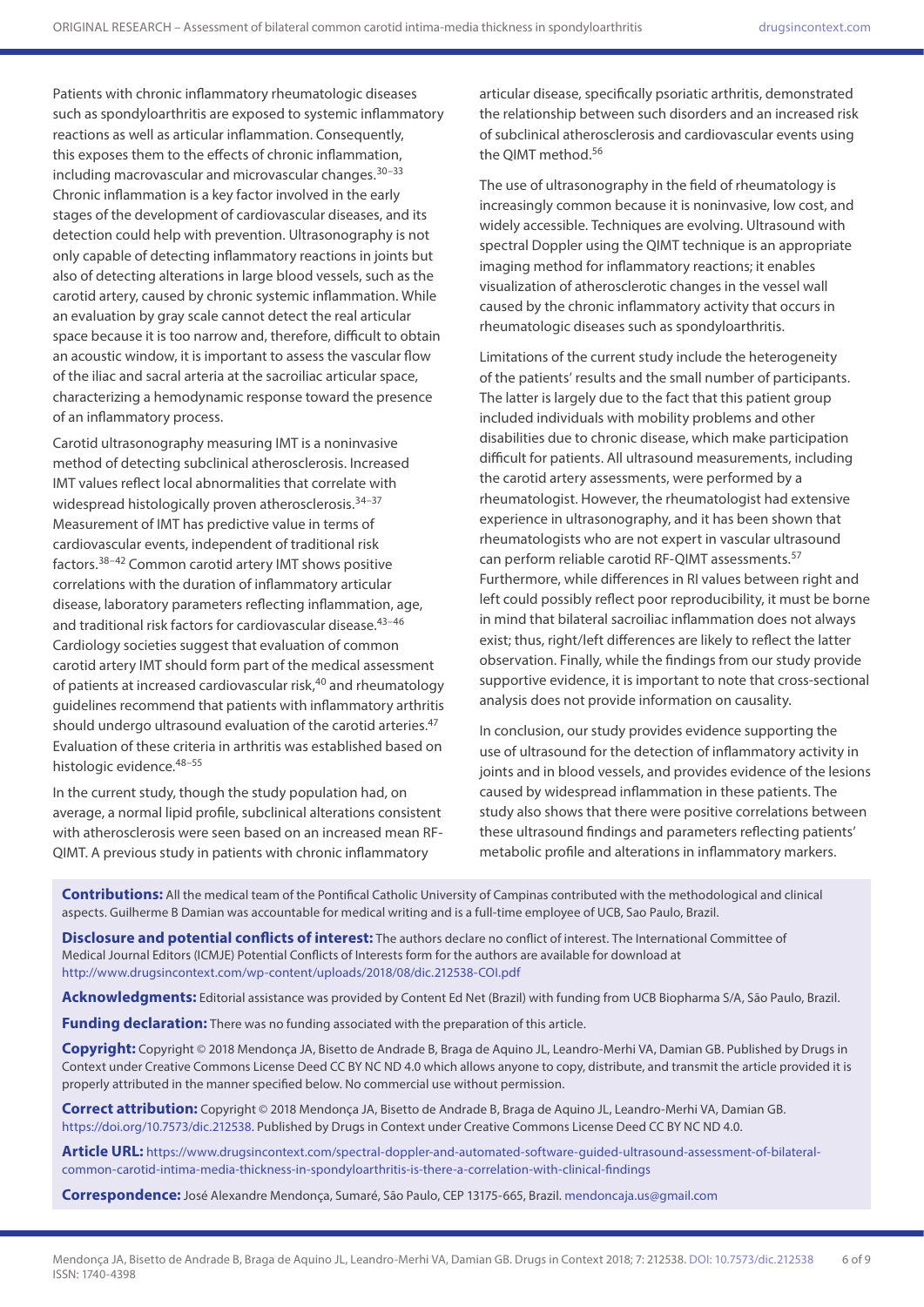**Provenance:** submitted; externally peer reviewed.

**Submitted:** 21 May 2018; **Peer review comments to author:** 25 June 2018; **Revised manuscript received:** 6 August 2018; **Accepted:** 7 August 2018; **Publication date:** 3 September 2018.

**Drugs in Context** is published by BioExcel Publishing Ltd. Registered office: Plaza Building, Lee High Road, London, England, SE13 5PT.

BioExcel Publishing Limited is registered in England Number 10038393. VAT GB 252 7720 07.

For all manuscript and submissions enquiries, contact the Editor-in-Chief [gordon.mallarkey@bioexcelpublishing.com](mailto:gordon.mallarkey@bioexcelpublishing.com)

For all permissions, rights and reprints, contact David Hughes [david.hughes@bioexcelpublishing.com](mailto:david.hughes@bioexcelpublishing.com)

# **References**

- 1. Arslan H, Sakarya ME, Adak B, Unal O, Sayarlioglu M. Duplex and color Doppler sonographic findings in active sacroiliitis. *AJR Am J Roentgenol*. 1999;173(3):677–680.<http://doi.org/10.2214/ajr.173.3.10470902>
- 2. Hu Y, Zhu J, Xue Q, Wang N, Hu B. Scanning of the sacroiliac joint and entheses by color Doppler ultrasonography in patients with ankylosing spondylitis. *J Rheumatol*. 2011;38(8):1651–1655.<https://doi.org/10.3899/jrheum.101366>
- 3. Zhu J, Hu B, Wang N, Zhang X, Kuang S, Li J. Preliminary evaluation of color power doppler ultrasonography in diagnosis of sacroiliitis in patients with ankylosing spondylitis [Chinese]. *J Shanghai Jiaotong University*. 2008;28:1146–1148.
- 4. Jiang Y, Chen L, Zhu J, et al. Power Doppler ultrasonography in the evaluation of infliximab treatment for sacroiliitis in patients with ankylosing spondylitis. *Rheumatol Int*. 2013;33(8):2025–2029.<https://doi.org/10.1007/s00296-013-2682-7>
- 5. Kabasakal Y, Kitapcioglu G, Yargucu F, Taylan A, Argin M, Gumusdis G. Efficacy of SLZ and MTX (alone or combination) on the treatment of active sacroiliitis in early AS. *Rheumatol Int*. 2009;29(12):1523–1527. <https://doi.org/10.1007/s00296-009-1057-6>
- 6. Zhu J, Xing C, Jiang Y, Hu Y, Hu B, Wang N. Evaluation of complex appearance in vascularity of sacroiliac joint in ankylosing spondylitis by color Doppler ultrasonography. *Rheumatol Int*. 2012;32(1):69–72. <https://doi.org/10.1007/s00296-010-1543-x>
- 7. Ryan LM, Carrera GF, Lightfoot RW Jr, Hoffman RG, Kozin F. The radiographic diagnosis of sacroiliitis. A comparison of different views with computed tomograms of the sacroiliac joint. *Arthritis Rheum*. 1983;26(6):760–763. PubMed PMID: 6860377. <https://doi.org/10.1002/art.1780260609>
- 8. Mohammadi A, Ghasemi-rad M, Aghdashi M, Mladkova N, Baradaransafa P. Evaluation of disease activity in ankylosing spondylitis; diagnostic value of color Doppler ultrasonography. *Skeletal Radiol*. 2012;42(2):219–224. <https://doi.org/10.1007/s00256-012-1412-7>
- 9. Stanek A, Cholewka A, Wielkoszyński T, Romuk E, Sieroń K, Sieroń A. Increased levels of oxidative stress markers, soluble cd40 ligand, and carotid intima-media thickness reflect acceleration of atherosclerosis in male patients with ankylosing spondylitis in active phase and without the classical cardiovascular risk factors. *Oxid Med Cell Longev*. 2017;2017:9712536. <https://doi.org/10.1155/2017/9712536>
- 10. Mathieu S, Pereira B, Soubrier M. Cardiovascular events in ankylosing spondylitis: an updated meta-analysis. *Semin Arthritis Rheum*. 2015;44(5):551–555.<https://doi.org/10.1016/j.semarthrit.2014.10.007>
- 11. Eder L, Sadek M, McDonald-Blumer H, Gladman DD. Aortitis and spondyloarthritis--an unusual presentation: case report and review of the literature. *Semin Arthritis Rheum*. 2010;39(6):510–514. <https://doi.org/10.1016/j.semarthrit.2008.11.004>
- 12. Uslu AU, Kucuk A, Balta S, et al. The relation between ischemia modified albumin levels and carotid intima media thickness in patients with rheumatoid arthritis. *Int J Rheum Dis*. 2016 Mar 30.<https://doi.org/10.1111/1756-185X.12851>
- 13. Balta S, Aparci M, Ozturk C, Yildirim AO, Demir M, Celik T. Carotid intima media thickness and subclinical early atherosclerosis. *Int J Cardiol*. 2016;203:1146. <https://doi.org/10.1016/j.ijcard.2015.11.025>
- 14. Verma I, Krishan P, Syngle A. Predictors of atherosclerosis in ankylosing spondylitis. *Rheumatol Ther*. 2015;2(2):173–182. <https://doi.org/10.1007/s40744-015-0017-8>
- 15. Skare TL, Verceze GC, Oliveira AA, Perreto S. Carotid intima-media thickness in spondyloarthritis patients. *Sao Paulo Med J*. 2013;131(2):100–105. PubMed PMID: 23657512. <http://doi.org/10.1590/S1516-31802013000100020>
- 16. Grundy SM, Cleeman JI, Merz CN, et al; National Heart, Lung, and Blood Institute; American College of Cardiology Foundation; American Heart Association. Implications of recent clinical trials for the National Cholesterol Education Program Adult Treatment Panel III guidelines. *Circulation*. 2004;110(2):227–239.<https://doi.org/10.1161/01.CIR.0000133317.49796.0E>
- 17. Ferreira A, Alvarenga C, Barcelos G, Polito E. Espondilite anquilosante. *Rev Bras Reumatol*. 2008;48(4):243–247. <https://doi.org/10.1590/S0482-50042008000400008>
- 18. Sampaio-Barros P, Keiserman M, Souza Meirelles E, et al; Spondyloarthritis Commision of the Brazilian Society of Rheumatology. Recommendations for the management and treatment of ankylosing spondylitis. *Rev Bras Reumatol*. 2013;53(3):242–257. PubMed PMID: 24051908.<https://doi.org/10.1590/S0482-50042013000300003>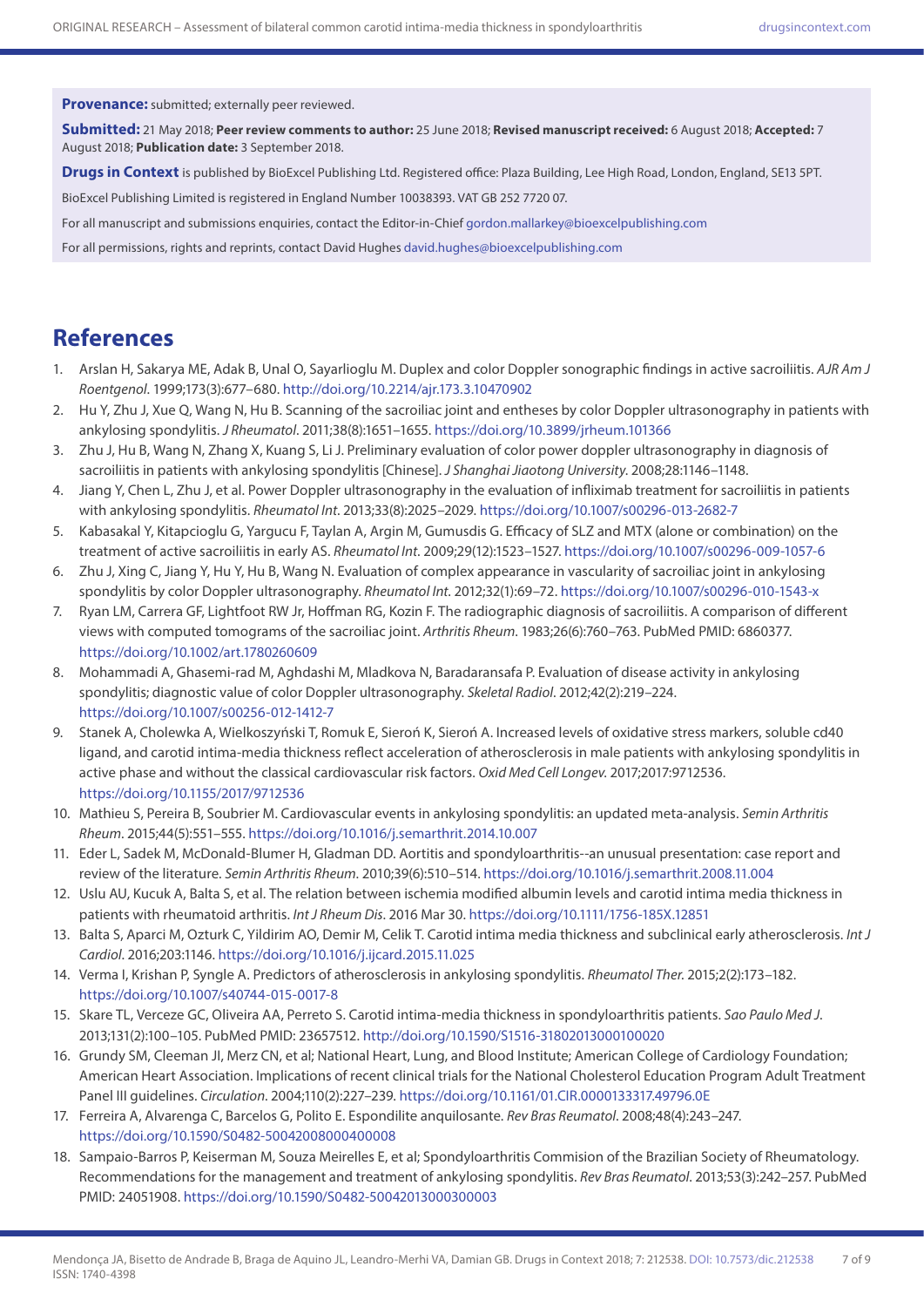- 19. Bydlowski SP, Magnanelli AC, Chamone D. Hiper-homocisteinemia e doenças vaso-oclusivas [Hyperhomocysteinemia and vaso-occlusive diseases]. *Arq Bras Cardiol*. 1998;71(1):69–76.<https://doi.org/10.1590/S0066-782X1998000700013>
- 20. McCully KS, Wilson RB. Homocysteine theory of arteriosclerosis. *Atherosclerosis*. 1975;22(2):215–227. PubMed PMID: 1191372. [https://doi.org/10.1016/0021-9150\(75\)90004-0](https://doi.org/10.1016/0021-9150(75)90004-0)
- 21. Wilcken DE, Wilcken B. The pathogenesis of coronary artery disease. A possible role for methionine metabolism. *J Clin Invest*. 1976;57(4):1079–1082. <https://doi.org/10.1172/JCI108350>
- 22. Wilcken DE, Reddy SG, Gupta VJ. Homocysteinemia, ischemic heart disease, and the carrier state for homocystinuria. *Metabolism*. 1983;32(4):363–370. [https://doi.org/10.1016/0026-0495\(83\)90045-8](https://doi.org/10.1016/0026-0495(83)90045-8)
- 23. Di Geso L, Zardi E, Afeltra A, et al. Comparison between conventional and automated software-guided ultrasound assessment of bilateral common carotids intima-media thickness in patients with rheumatic diseases. *Clin Rheumatol*. 2012;31(5):881–884. <https://doi.org/10.1007/s10067-011-1915-y>
- 24. Iagnocco A, Riente L, Delle Sedie A, et al. Ultrasound imaging for the rheumatologist. XXII. Achilles tendon involvement in spondyloarthritis. A multi-centre study using high frequency volumetric probe. *Clin Exp Rheumatol*. 2009;27(4):547–551. PubMed PMID: 19772783
- 25. Tinkanen H, Kujansuu E. Doppler ultrasound findings in tubo-ovarian infectious complex. *J Clin Ultrasound*. 1993;21(3):175–178. <https://doi.org/10.1002/jcu.1870210305>
- 26. Tepper R, Aviram R, Cohen N, Cohen I, Holtzinger M, Beyth Y. Doppler flow characteristics in patients with pelvic inflammatory disease: responders versus nonresponders to therapy. *J Clin Ultrasound*. 1998;26(5):247–249. PubMed PMID: 9608367. [https://doi.org/10.1002/\(SICI\)1097-0096\(199806\)26:5<247::AID-JCU3>3.0.CO;2-C](https://doi.org/10.1002/(SICI)1097-0096(199806)26:5<247::AID-JCU3>3.0.CO;2-C)
- 27. Ghosh A, Mondal S, Sinha D, Nag A, Chakraborty S. Ultrasonography as a useful modality for documenting sacroiliitis in radiographically negative inflammatory back pain: a comparative evaluation with MRI. *Rheumatology (Oxford)*. 2014;53(11): 2030–2034.<https://doi.org/10.1093/rheumatology/keu220>
- 28. Terslev L, Torp-Pedersen S, Qvistgaard E, Danneskiold-Samsoe B, Bliddal H. Estimation of inflammation by Doppler ultrasound: quantitative changes after intra-articular treatment in rheumatoid arthritis. *Ann Rheum Dis*. 2003;62(11):1049–1053. <https://doi.org/10.1136/ard.62.11.1049>
- 29. Midiri M, Iovane A, Finazzo M, Brancatelli G, Gallo C, Lagalla R. Color Doppler-echo in rheumatoid arthritis with extra-articular location. Preliminary experience. *Radiol Med*. 1999;98(3):123–126. PubMed PMID: 10575439
- 30. Shoenfeld Y, Gerli R, Doria A, et al. Accelerated atherosclerosis in autoimmune rheumatic diseases. *Circulation*. 2005;112(21): 3337–3347.<https://doi.org/10.1161/CIRCULATIONAHA.104.507996>
- 31. Gonzalez-Gay MA, Gonzalez-Juanatey C, Lopez-Diaz MJ, et al. HLADRB1 and persistent chronic inflammation contribute to cardiovascular events and cardiovascular mortality in patients with rheumatoid arthritis. *Arthritis Rheum*. 2007;57(1):125–132. <https://doi.org/10.1002/art.22482>
- 32. Aviña-Zubieta JA, Choi HK, Sadatsafavi M, Etminan M, Esdaile JM, Lacaille D. Risk of cardiovascular mortality in patients with rheumatoid arthritis: a meta-analysis of observational studies. *Arthritis Rheum*. 2008;59(12):1690–1697. <https://doi.org/10.1002/art.24092>
- 33. Ross R. Atherosclerosis: an inflammatory disease. *N Engl J Med*. 1999;340(2):115–126. <https://doi.org/10.1056/NEJM199901143400207>
- 34. Lorenz MW, Markus HS, Bots ML, Rosvall M, Sitzer M. Prediction of clinical cardiovascular events with carotid intima-media thickness: a systematic review and meta-analysis. *Circulation*. 2007;115(4):459–467. <https://doi.org/10.1161/CIRCULATIONAHA.106.628875>
- 35. Salonen JT, Salonen R. Ultrasound B-mode imaging in observational studies of atherosclerotic progression. *Circulation*. 1993;87(3 Suppl):II56–65. PubMed PMID: 8443925
- 36. Bots ML, Hofman A, De Jong PT, Grobbee DE. Common carotid intima-media thickness as an indicator of atherosclerosis at other sites of the carotid artery. The Rotterdam Study. *Ann Epidemiol*. 1996;6(2):147–153. [https://doi.org/10.1016/1047-2797\(96\)00001-4](https://doi.org/10.1016/1047-2797(96)00001-4)
- 37. Naredo E, Möller I, Corrales A, et al. Automated radiofrequency-based US measurement of common carotid intima-media thickness in RA patients treated with synthetic vs synthetic and biologic DMARDs. *Rheumatology (Oxford)*. 2012;52(2):376–381. <https://doi.org/10.1093/rheumatology/kes260>
- 38. Touboul PJ, Labreuche J, Vicaut E, Amarenco P; GENIC Investigators. Carotid intima-media thickness, plaques, and Framingham risk score as independent determinants of stroke risk. *Stroke*. 2005;36(8):1741–1745. <https://doi.org/10.1161/01.STR.0000174490.23495.57>
- 39. Lorenz MW, von Kegler S, Steinmetz H, Markus HS, Sitzer M. Carotid intima-media thickening indicates a higher vascular risk across a wide range. Prospective data from the Carotid Atherosclerosis Progression Study (CAPS). *Stroke*. 2006;37(1):87–92. <https://doi.org/10.1161/01.STR.0000196964.24024.ea>
- 40. Stein JH, Korcarz CE, Hurst RT, et al; American Society of Echocardiography Carotid Intima-Media Thickness Task Force. Use of carotid ultrasound to identify subclinical vascular disease and evaluate cardiovascular disease risk: a consensus statement from